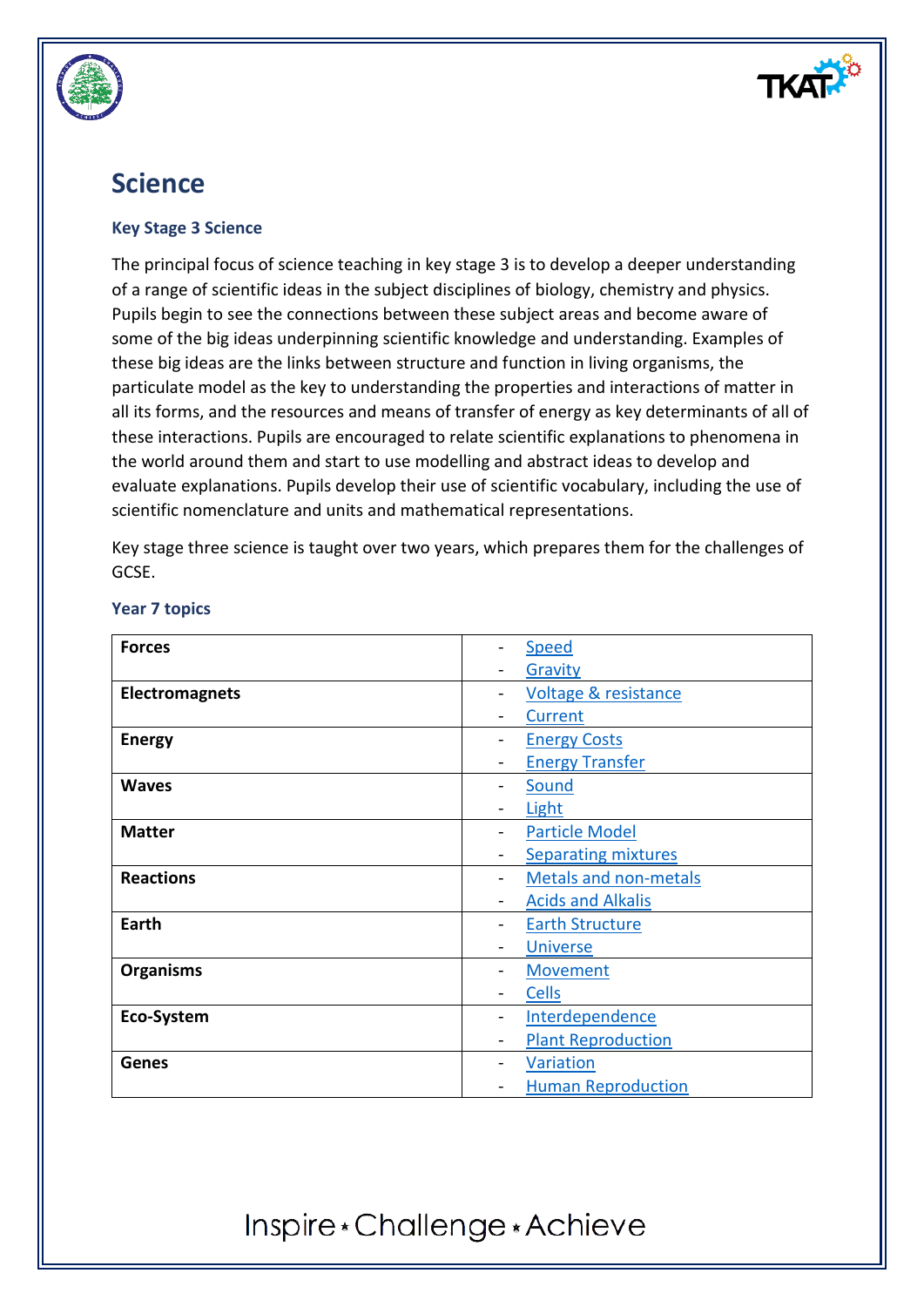

### **Year 8 topics**

| <b>Forces</b>         | <b>Contact Forces</b>      |
|-----------------------|----------------------------|
|                       | <b>Pressure</b>            |
| <b>Electromagnets</b> | Electromagnets             |
|                       | <b>Magnetism</b>           |
| <b>Energy</b>         | <b>Work</b>                |
|                       | <b>Heating and cooling</b> |
| <b>Waves</b>          | <b>Wave effects</b>        |
|                       | <b>Wave Properties</b>     |
| <b>Matter</b>         | Periodic table             |
|                       | <b>Elements</b>            |
| <b>Reactions</b>      | <b>Chemical energy</b>     |
|                       | <b>Types of reaction</b>   |
| Earth                 | <b>Climate</b>             |
|                       | Earth resources            |
| Eco-system            | Respiration                |
|                       | Photosynthesis             |
| <b>Genes</b>          | <b>Evolution</b>           |
|                       | <b>Inheritance</b>         |

### **Key Stage 4**

In Key Stage 4, pupils will study the new combined science Edexcel GCSE. Teaching in the sciences in key stage 4 continues with the process of building upon and deepening scientific knowledge and the understanding of ideas developed in earlier key stages in the subject disciplines of biology, chemistry and physics.

For some students, studying the sciences in Key Stage 4 provides the platform for more advanced studies, establishing the basis for a wide range of careers. For others, it will be their last formal study of subjects that provide the foundations for understanding the natural world and will enhance their lives in an increasingly technological society.

Science is changing our lives and is vital to the world's future prosperity, and all students are taught essential aspects of the knowledge, methods, processes and uses of science. Students are helped to appreciate the achievements of science in showing how the complex and diverse phenomena of the natural world can be described in terms of a number of key ideas relating to the sciences which are inter-linked, and which *are* of universal application.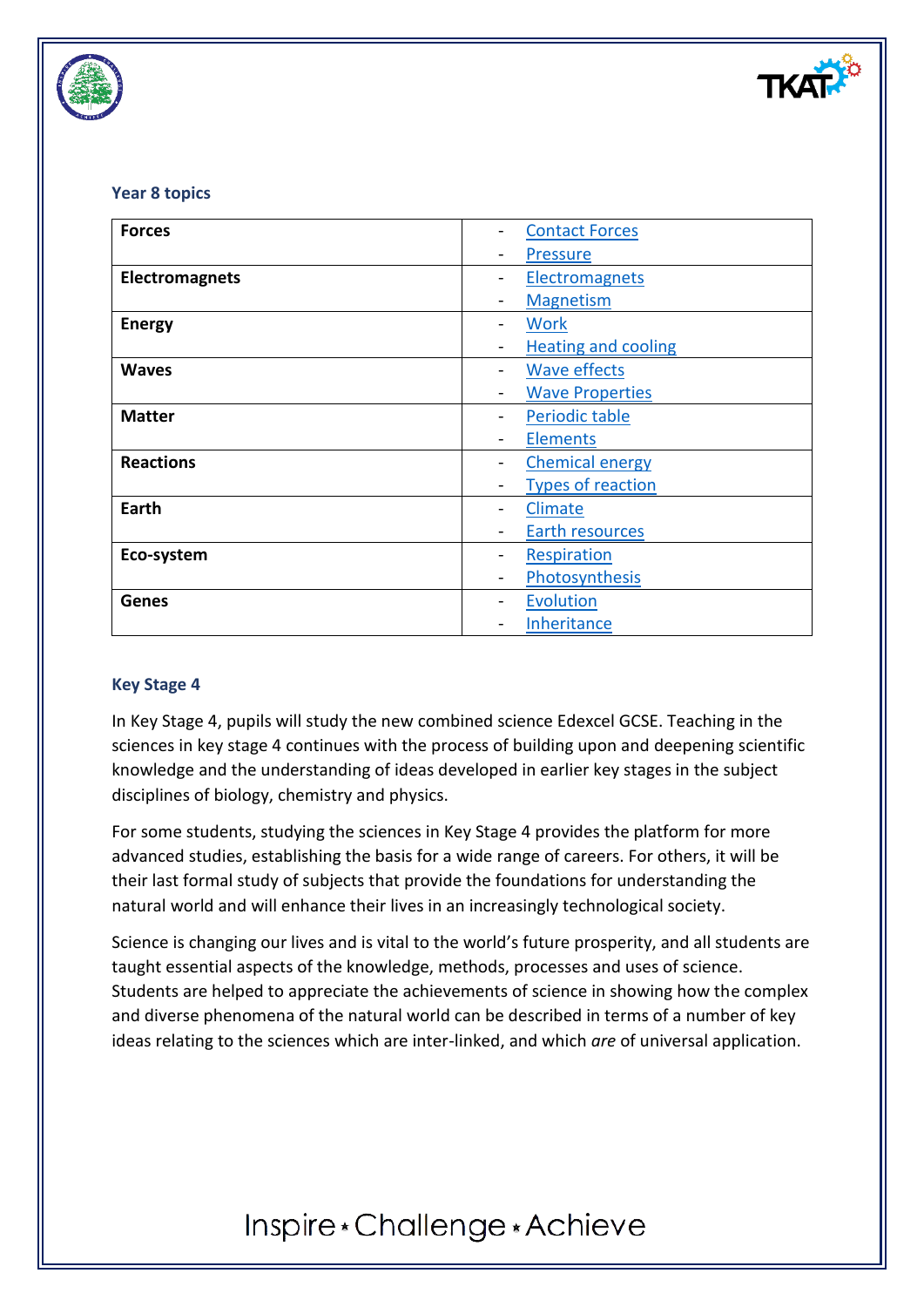



## **Assessment:**

There are six papers: two biology, two chemistry and two physics. Each of the papers will assess knowledge and understanding from distinct topic areas with the following core style.

- 100% Examination
- Students will be entered for either Foundation or Higher Tier
- Each of the six papers contributes equally to the final grade

**Questions:** Multiple choice, structured, closed short answer, and open response.

## **Triple Science**

### **Key Stage 4 Curriculum**

### **Year 9, Year 10 & Year 11**

Triple Science GCSE encompasses the three traditional science GCSEs of Biology, Chemistry and Physics. Each GCSE is certificated independently. All GCSE sciences are taught with practical work being used to back up theoretical ideas. There will be a significant level of mathematical skill required in some parts of the course. Although not essential, Triple Science would be the recommended pathway for those students wishing to study A level science subjects. Due to the rigour of studying three science GCSEs, this option is only recommended to higher attaining students.

Triple science students will study an enhanced version of the same topics as the combined science award with extra content designed to take students learning to a higher level than the combined award.

Biology Chemistry and Physics will have two terminal examinations.

- 100% Examination
- Students will be entered for either Foundation or Higher Tier

**Questions:** Multiple choice, structured, closed short answer and open response.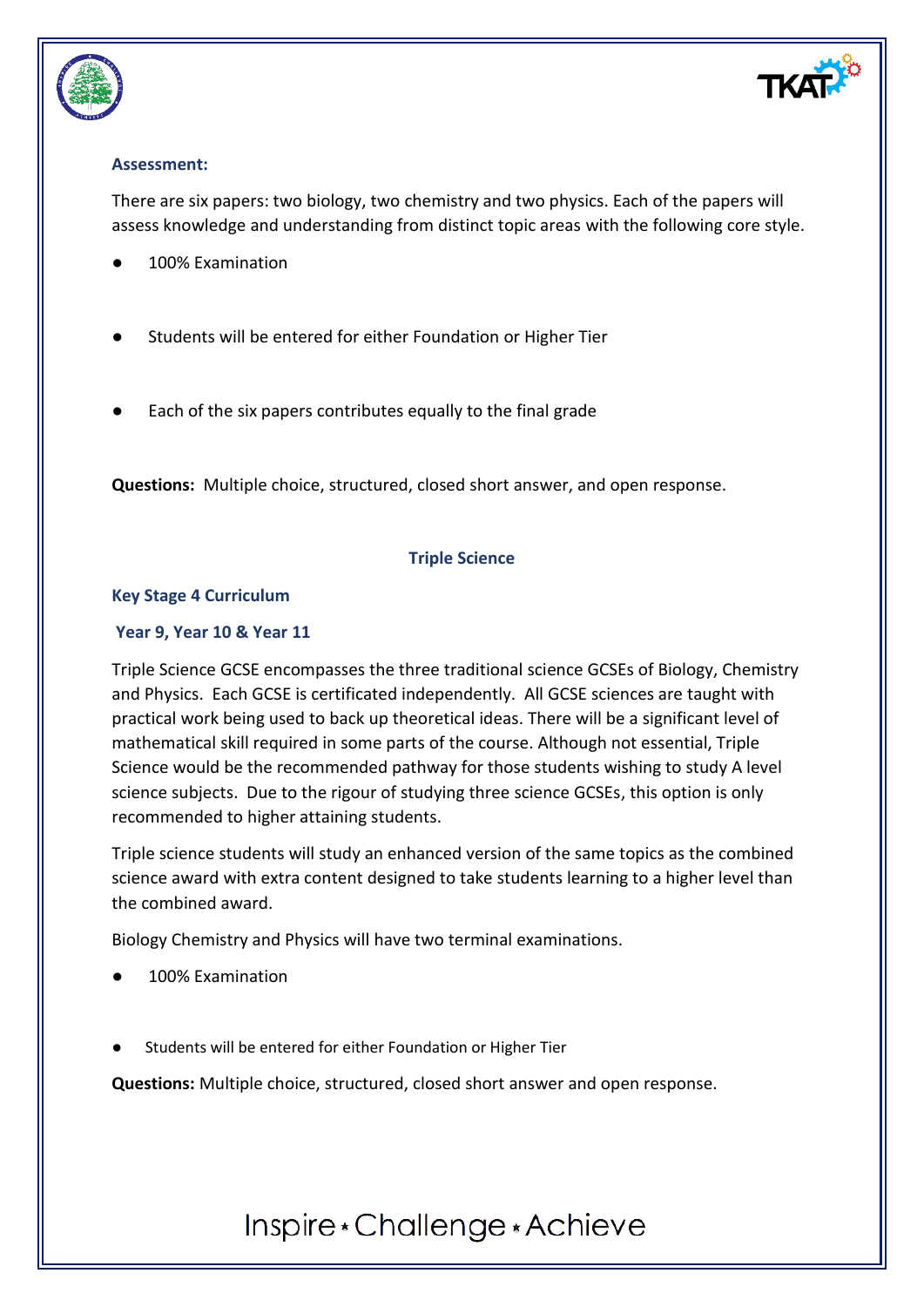

### **Key Stage 5**

### **Biology OCR A Level**

A flexible approach where the specification is divided into topics, each covering different

key concepts of Biology. Teaching of practical skills integrated with theoretical topics and they are assessed through the written papers. The Practical Endorsement will also support the development of practical skills.

- Module 1 Development of practical skills in Biology
- · Module 2 Foundations in Biology
- · Module 3 Exchange and Transport
- · Module 4 Biodiversity, Evolution and Disease
- Module 5 Communications, Homeostasis and Energy
- · Module 6 Genetics, Evolution and Ecosystem

### **Chemistry OCR A Level**

A flexible approach where the specification is divided into topics, each covering different key concepts of Chemistry. Teaching of practical skills integrated with theoretical topics and they are assessed both through written papers and practical endorsement.

- Module 1 Development of Practical Skills in Chemistry
- Module 2 Foundations in Chemistry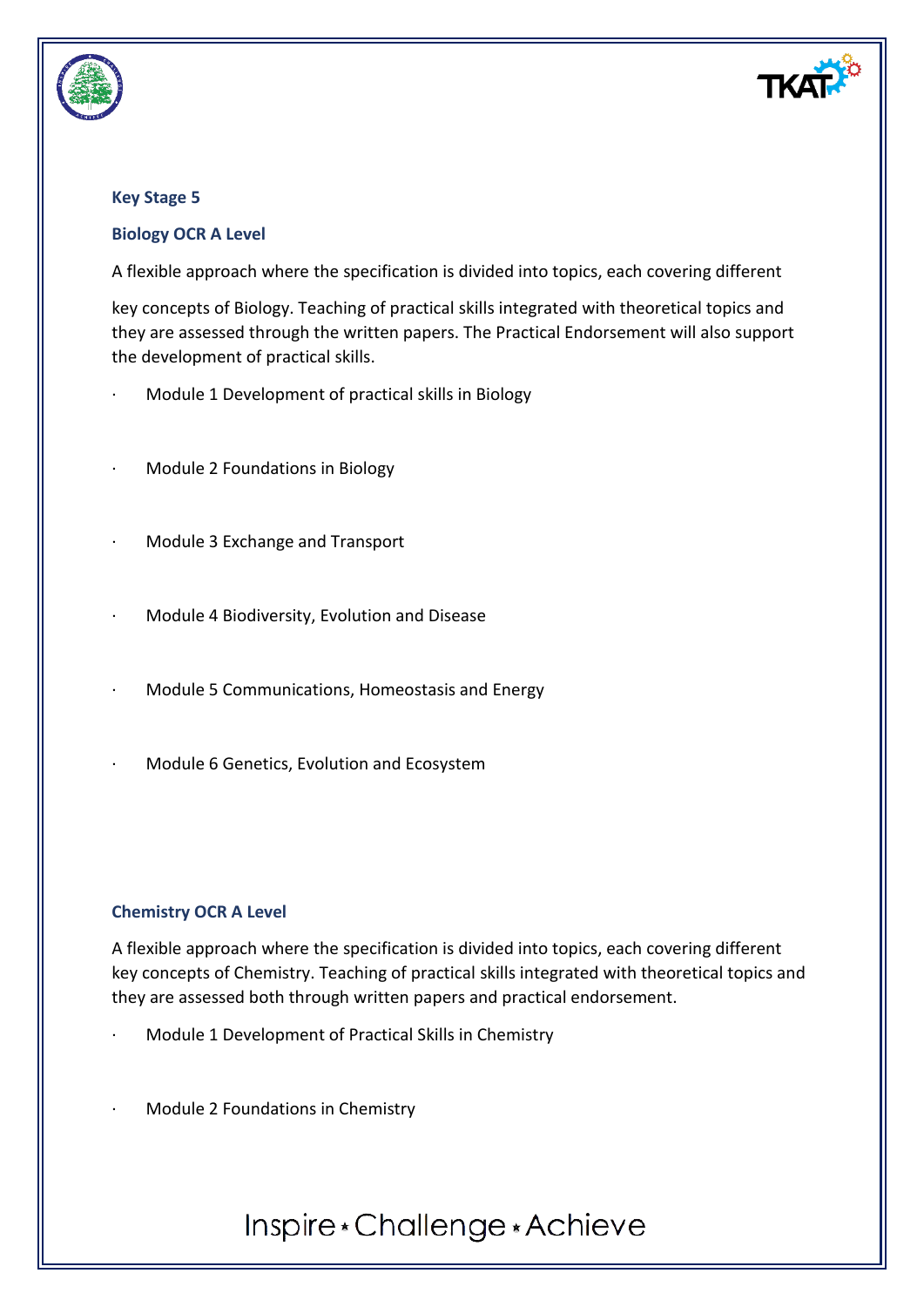

· Module 3 Periodic Table and Energy

- · Module 4 Core Organic Chemistry
- Module 5 Physical Chemistry and Transition Elements
- · Module 6 Organic Chemistry and Analysis

### **Physics OCR A Level**

A flexible approach where the specification is divided into topics, each covering different key concepts of Physics. As students progress through the course, they build on their knowledge of the laws of physics, applying their understanding to areas from subatomic particles to the entire universe.

- Module 1 Development of Practical Skills in Physics
- · Module 2 Foundations of Physics
- · Module 3 Forces and Motion
- · Module 4 Electrons, Waves and Photons
- · Module 5 Newtonian World and Astrophysics
- · Module 6 Particles and Medical Physics.

At Key stage 5 we also offer also BTEC Level 3 National Extended Certificate in Applied Science (360 GLH) 601/7436/5. The course is equivalent in size to one A-Level. It is comprised of 4 units, two are internally assessed coursework, and 2 are externally assessed.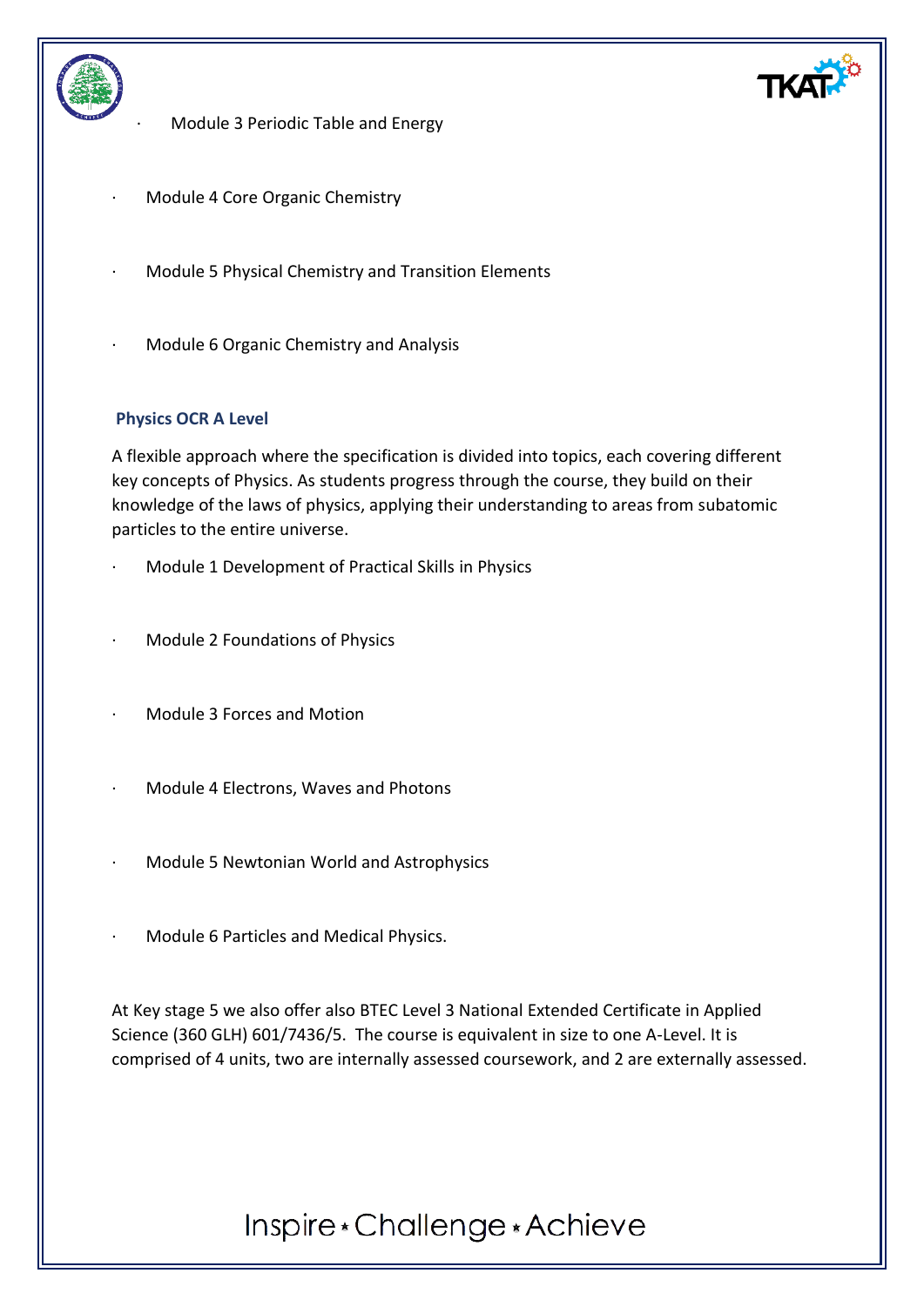



**Unit 1** Principles and Applications of Science I – examined

This unit covers some of the key science concepts in biology, chemistry and physics.

**Unit 2** Practical Scientific Procedures and Techniques – Coursework

Learners will be introduced to quantitative laboratory techniques, calibration, chromatography, calorimetry and laboratory safety, which are relevant to the chemical and life science industries.

**Unit 3** Science Investigation Skills - Practical assessment

Learners will cover the stages involved and the skills needed in planning a scientific investigation: how to record, interpret, draw scientific conclusions and evaluate.

**Unit 8** Physiology of Human Body Systems – Coursework

Learners will focus on the physiological makeup of three human body systems (musculoskeletal, lymphatic and digestive), how the systems function, and what occurs during dysfunction.

BTEC Nationals are widely recognised by industry and higher education as the signature vocational qualification at Level 3. They provide progression to the workplace either directly or via study at a higher level. Well over 100,000 BTEC students apply to UK universities every year and their BTEC Nationals are accepted by over 150 UK universities and higher education institutes for relevant degree programmes either on their own or in combination with A Levels.